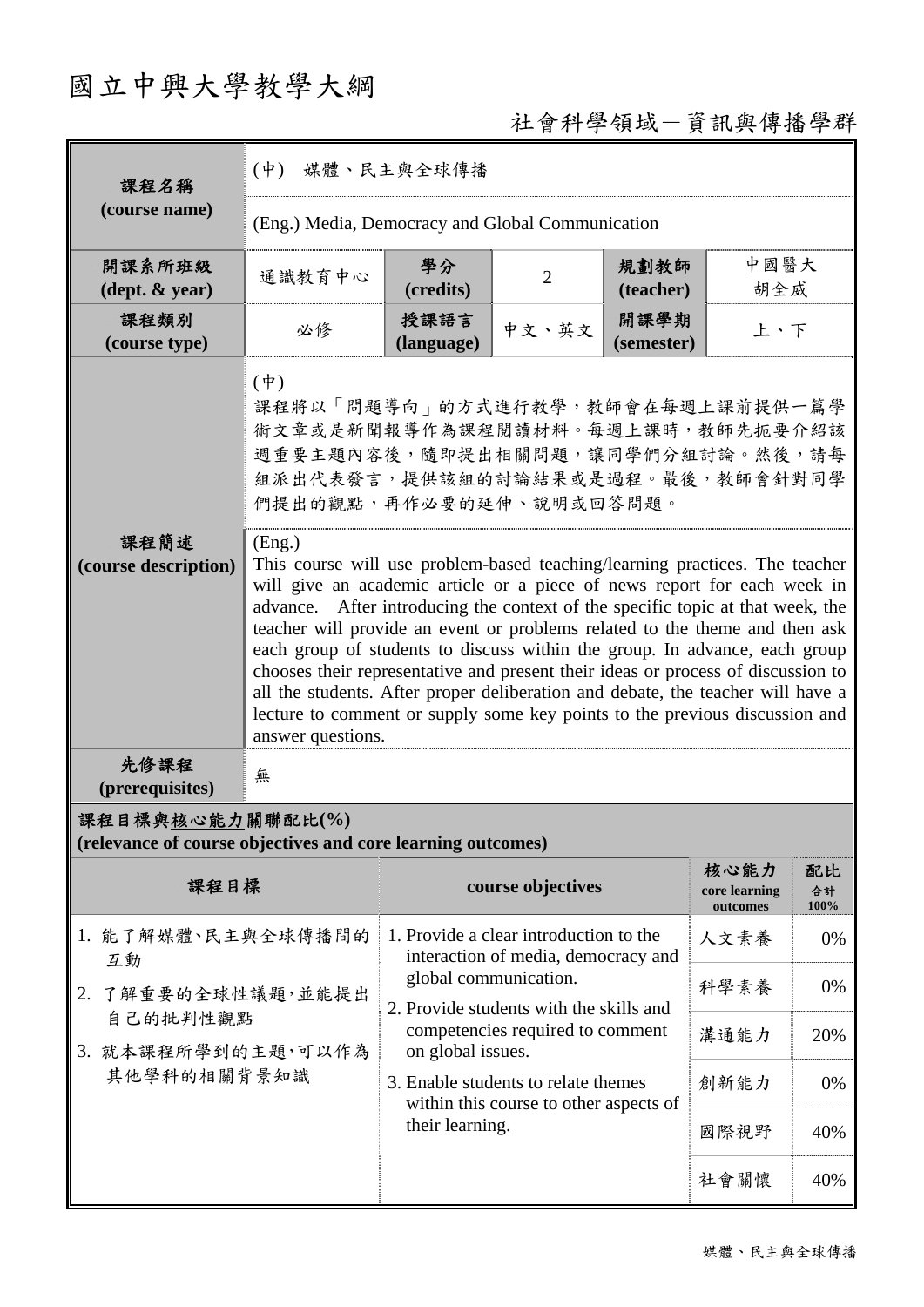#### 課程目標之教學方法與評量方法

**(teaching and assessment methods for course objectives)** 

| 教學方法 (teaching methods) | 學習評量方式 (evaluation)                      |
|-------------------------|------------------------------------------|
| 講授<br>課堂討論              | 課堂討論<br>20%<br>學期報告<br>40%<br>期末考<br>40% |

#### 授課內容(單元名稱與內容、習作 **/** 考試進度、備註)

**(course content and homework / tests schedule)** 

| 週次             | 學<br>教<br>內<br>容                                    |
|----------------|-----------------------------------------------------|
| 1              | 課程介紹 Introduction                                   |
| $\overline{2}$ | 媒體與民主 Media and democracy                           |
| 3              | 全球傳播 Global Communication                           |
| $\overline{4}$ | 民主化與大眾傳播 Democratization and Mass Communication     |
| 5              | 戰爭和新聞 War and News                                  |
| 6              | 公共外交 Public Diplomacy                               |
| 7              | 軟實力 Soft Power                                      |
| 8              | 國際政治傳播 International Political Communication        |
| 9              | 網路與民主 Internet and Democracy                        |
| 10             | 全球新聞學 Global Journalism                             |
| 11             | 恐怖主義與新聞 Terrorism and News                          |
| 12             | 政治公關 Political Public Relation                      |
| 13             | 亞洲的媒體全球化 Media Globalization in Asia                |
| 14             | 阿拉伯媒體與半島電視台的影響 Arab Media and the Al Jazeera Effect |
| 15             | 全球傳播與台灣 Global Communication and Taiwan (I)         |
| 16             | 全球傳播與台灣 Global Communication and Taiwan (II)        |
| 17             | 口頭報告 Presentation                                   |
| 18             | 期末考 Final Exam                                      |

### 教科書與參考書目(書名、作者、書局、代理商、說明) **(textbook & other references)**

Alia, Valerie. 2010. *The New Media Nation: Indigenous Peoples and Global Communication*, *Anthropology of media*. New York: Berghahn Books.

Curtin, Michael & Hemant Shah. 2010. *Reorienting global Communication: Indian and Chinese*